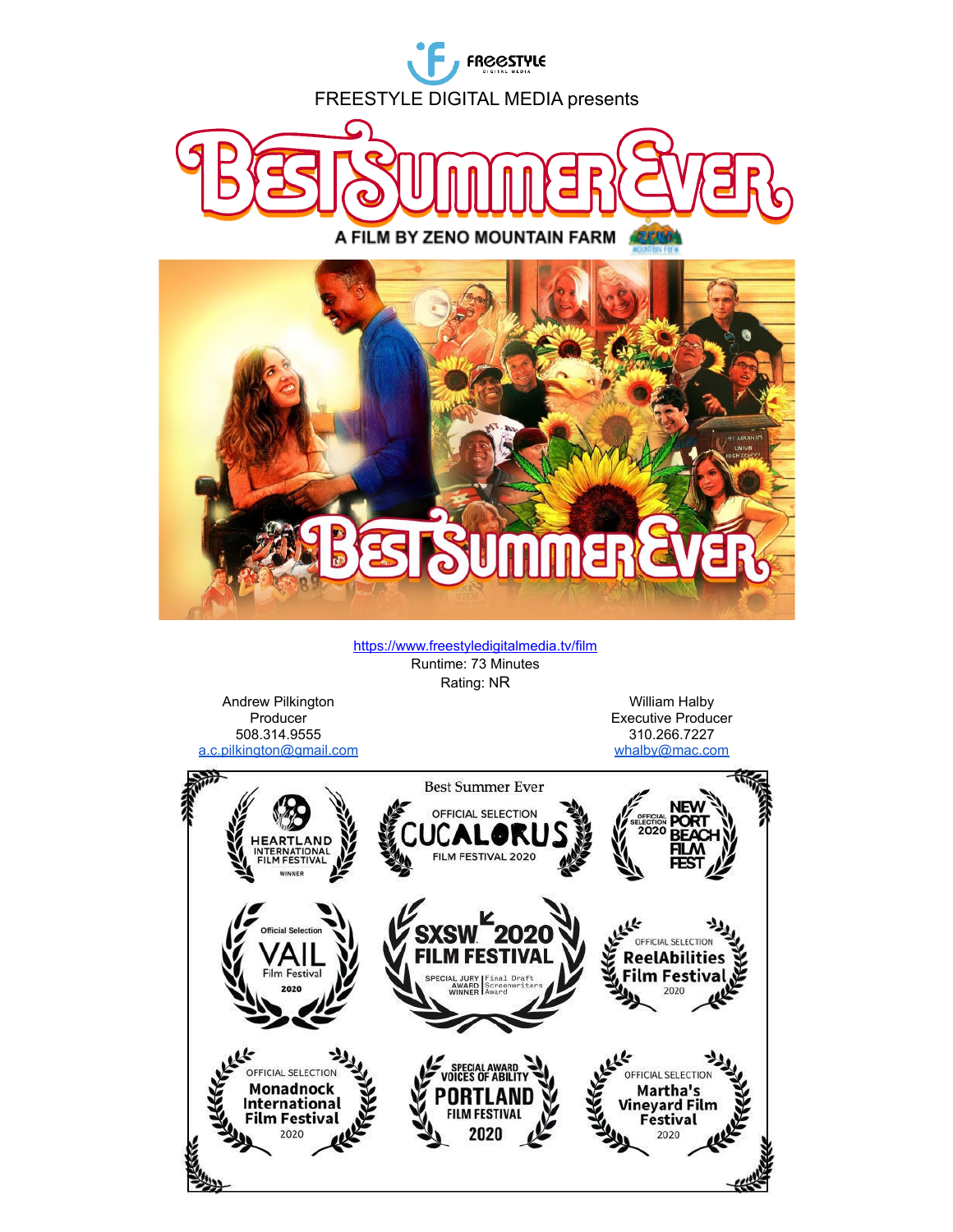# **Best Summer Ever**

#### LOGLINE

A fresh and exhilarating take on the beloved teen musical genre featuring eight original songs and a fully integrated cast and crew of people with and without disabilities.

#### **SYNOPSIS**

Sage and Anthony have had the "Best Summer Ever" after falling in love at a dance camp in Vermont. Not expecting to see each other again until the following summer, Sage, by a twist of fate, arrives unexpectedly at the same high school as Anthony. Now faced with the drama of high school cliques, an evil cheerleader, and the illegal secret that keeps Sage's family on the move, they are forced to reevaluate their relationship as Tony struggles to be both the high school football star and the dancer he has always wanted to be.

### ABOUT ZENO MOUNTAIN FARM

The mission of Zeno Mountain Farm is to support lifelong friendships and opportunities for people with and without disabilities and other marginalized communities. They host annual retreats and camps at their home base in Lincoln, VT. The goal at Zeno is to create a world where all can thrive, feel connected, and be empowered. Zeno believes that art, sports, traveling, theatre, film and just hanging out are richer because of the integration. Zeno has been making movies for 12 years. "Best Summer Ever" is their first feature-length movie and largest project ever.